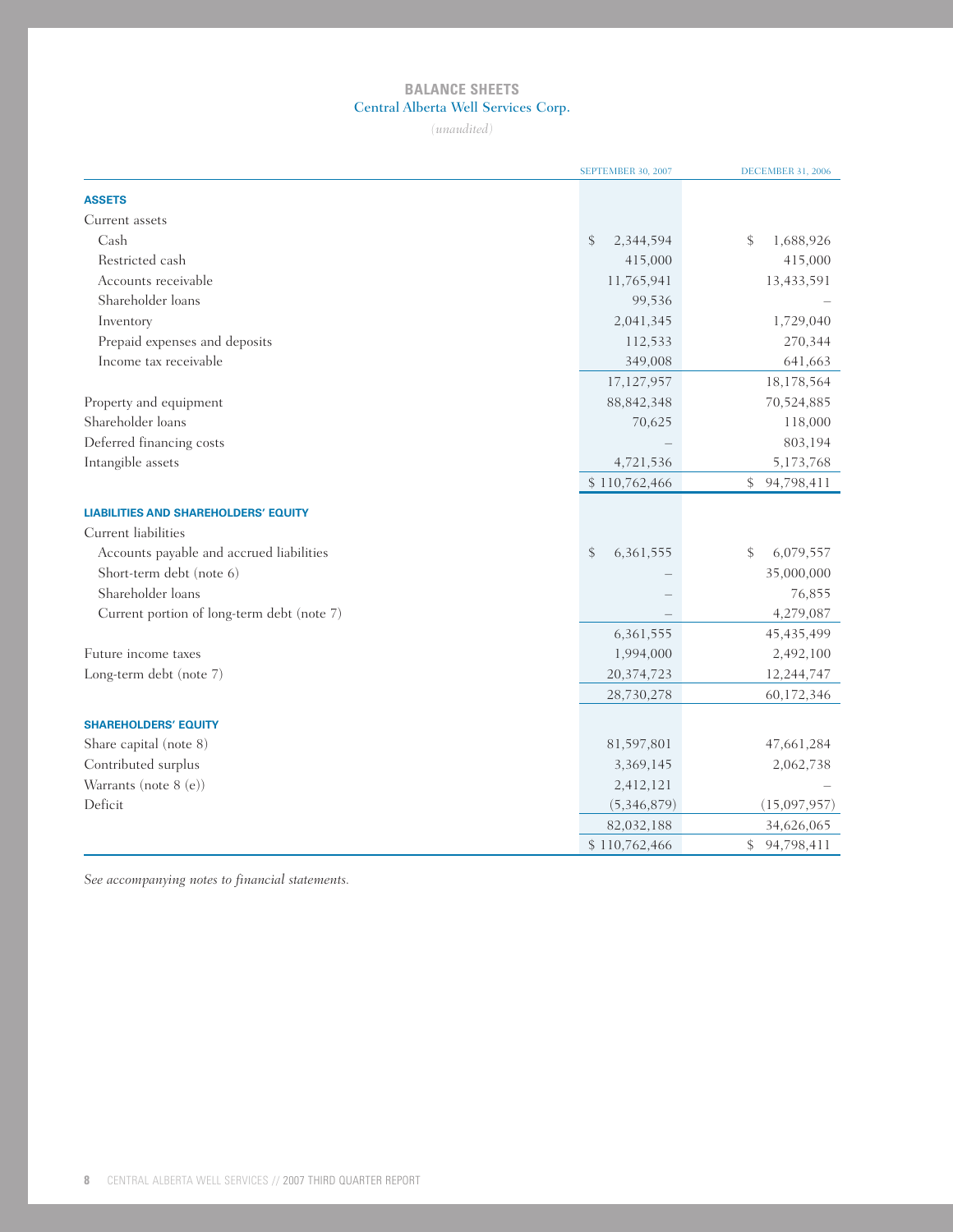# **STATEMENTS OF INCOME/(LOSS), COMPREHENSIVE INCOME/(LOSS) AND DEFICIT** Central Alberta Well Services Corp.

*(unaudited)*

|                                                   |              |               |     | THREE MONTHS ENDED SEPTEMBER 30 | <b>NINE MONTHS ENDED SEPTEMBER 30</b> |              |    |               |
|---------------------------------------------------|--------------|---------------|-----|---------------------------------|---------------------------------------|--------------|----|---------------|
|                                                   |              | 2007          |     | 2006                            |                                       | 2007         |    | 2006          |
| <b>REVENUE</b>                                    | $\mathbb{S}$ | 11,913,026    | \$. | 13,289,105                      | $\mathcal{S}$                         | 34,776,387   | S  | 25,855,698    |
| <b>EXPENSES</b>                                   |              |               |     |                                 |                                       |              |    |               |
| Operating expenses                                |              | 7,757,490     |     | 7,908,146                       |                                       | 23,021,321   |    | 15,317,437    |
| General and administrative                        |              | 1,613,818     |     | 1,294,871                       |                                       | 4,887,478    |    | 3,680,141     |
| Stock based compensation                          |              |               |     | 261,872                         |                                       | 1,257,117    |    | 1,266,007     |
| Interest                                          |              | 744,671       |     | 786,669                         |                                       | 4,508,906    |    | 1,541,658     |
| Depreciation and amortization                     |              | 2,396,603     |     | 2,046,070                       |                                       | 6,945,382    |    | 4,599,994     |
|                                                   |              | 12,512,582    |     | 12,297,628                      |                                       | 40,620,204   |    | 26,405,237    |
| <b>NET INCOME/(LOSS) BEFORE TAX</b>               |              | (599, 556)    |     | 991,477                         |                                       | (5,843,817)  |    | (549, 539)    |
| <b>INCOME TAXES</b>                               |              |               |     |                                 |                                       |              |    |               |
| Current (recovery)                                |              |               |     | 257,726                         |                                       | 1,162        |    | 98,229        |
| Future (recovery)                                 |              | 184,000       |     | 551,000                         |                                       | (498, 100)   |    | (172,000)     |
|                                                   |              | 184,000       |     | 808,726                         |                                       | (496, 938)   |    | (73, 771)     |
| <b>NET INCOME/(LOSS) AND COMPREHENSIVE</b>        |              |               |     |                                 |                                       |              |    |               |
| <b>INCOME/(LOSS)</b>                              |              | (783, 556)    |     | 182,751                         |                                       | (5,346,879)  |    | (475, 768)    |
| <b>DEFICIT, BEGINNING OF PERIOD</b>               |              | (4, 563, 323) |     | (3,774,228)                     |                                       | (15,097,957) |    | (3, 115, 709) |
| <b>APPLICATION OF PRIOR YEAR DEFICIT</b>          |              |               |     |                                 |                                       |              |    |               |
| <b>TO SHARE CAPITAL</b>                           |              |               |     |                                 |                                       | 15,097,957   |    |               |
| <b>DEFICIT, END OF PERIOD</b>                     |              | (5,346,879)   | \$  | (3,591,477)                     | \$                                    | (5,346,879)  | \$ | (3, 591, 477) |
| <b>NET INCOME (LOSS) PER SHARE</b> (note $8$ (d)) |              |               |     |                                 |                                       |              |    |               |
| Basic and diluted                                 | \$           | (0.03)        | \$  | 0.02                            | \$                                    | (0.24)       | \$ | (0.05)        |

*See accompanying notes to financial statements.*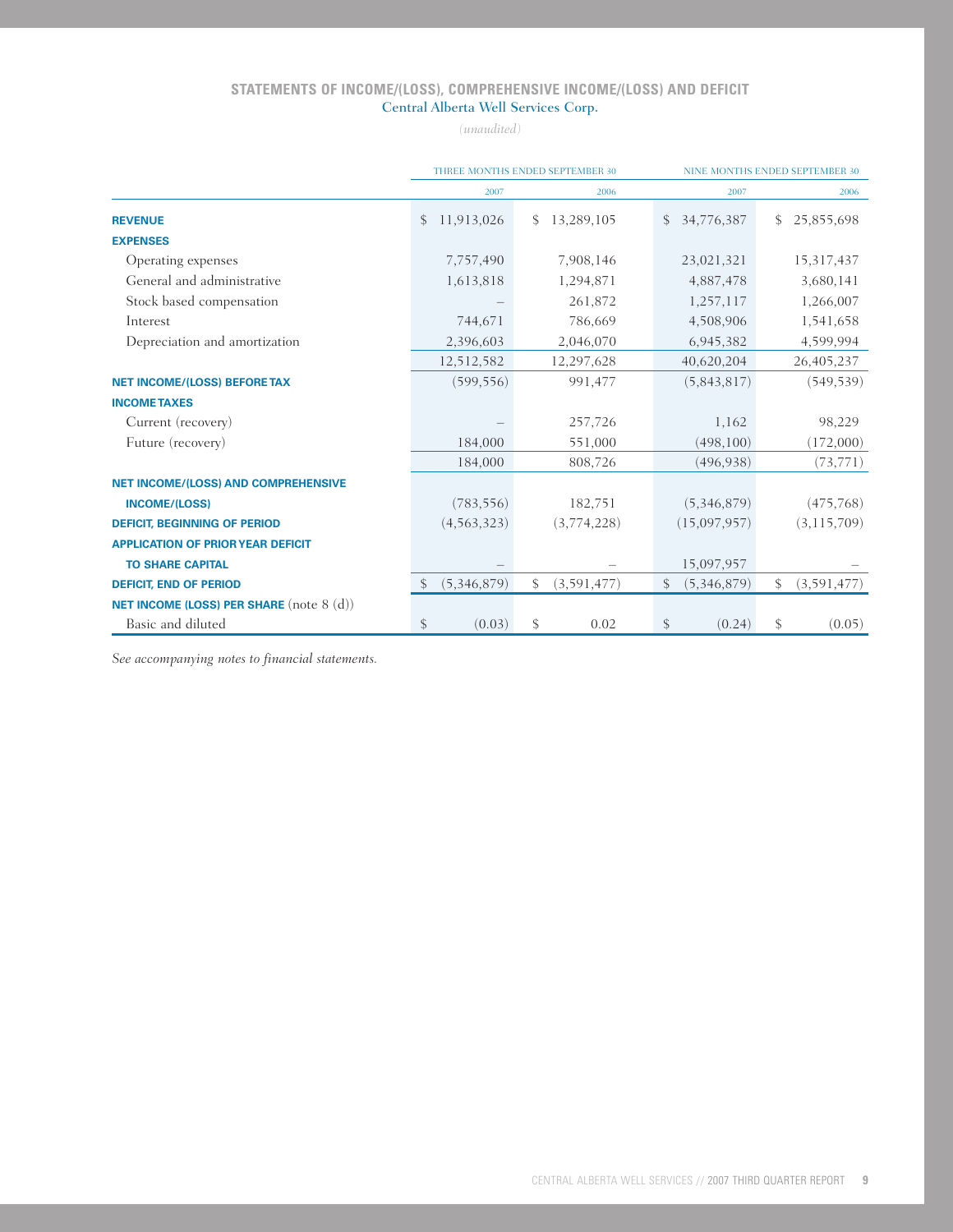# **STATEMENT OF CASH FLOWS** Central Alberta Well Services Corp.

*(unaudited)*

|                                                |                  | THREE MONTHS ENDED SEPTEMBER 30 | NINE MONTHS ENDED SEPTEMBER 30 |                  |  |  |
|------------------------------------------------|------------------|---------------------------------|--------------------------------|------------------|--|--|
|                                                | 2007             | 2006                            | 2007                           | 2006             |  |  |
| <b>CASH PROVIDED BY (USED IN):</b>             |                  |                                 |                                |                  |  |  |
| <b>OPERATING:</b>                              |                  |                                 |                                |                  |  |  |
| Net income/(loss)                              | \$<br>(783, 556) | \$<br>182,751                   | \$<br>(5,346,879)              | \$<br>(475, 768) |  |  |
| Items not affecting cash:                      |                  |                                 |                                |                  |  |  |
| Stock based compensation                       |                  | 261,872                         | 1,257,117                      | 1,266,007        |  |  |
| Interest on shareholder loans                  | (2,057)          | (3,684)                         | (7,858)                        | (11, 532)        |  |  |
| Accretion of debt financing costs and warrants | 375,929          |                                 | 976,528                        |                  |  |  |
| Loss (gain) on disposal of assets              | (54, 816)        |                                 | (23, 506)                      | 24,547           |  |  |
| Future income tax (reduction)                  | 184,000          | 551,000                         | (498, 100)                     | (172,000)        |  |  |
| Depreciation and amortization                  | 2,396,603        | 2,046,070                       | 6,945,382                      | 4,599,994        |  |  |
|                                                | 2,116,103        | 3,038,009                       | 3,302,684                      | 5,231,248        |  |  |
| Change in non-cash working capital             | (4, 135, 940)    | (1, 122, 888)                   | 2,087,809                      | (2,944,912)      |  |  |
|                                                | (2,019,837)      | 1,915,121                       | 5,390,493                      | 2,286,336        |  |  |
| <b>INVESTING:</b>                              |                  |                                 |                                |                  |  |  |
| Business acquisitions – net of cash (note 5)   |                  | 378,483                         |                                | (4, 285, 569)    |  |  |
| Purchase of property and equipment             | (5,550,611)      | (6,476,954)                     | (24,897,616)                   | (35, 814, 913)   |  |  |
| Proceeds on sale of assets                     | 105,000          |                                 | 110,508                        | 110,508          |  |  |
| Restricted cash                                |                  | (5,166,085)                     |                                | (5,571,726)      |  |  |
|                                                | (5,445,611)      | (11, 264, 556)                  | (24, 787, 108)                 | (45, 561, 700)   |  |  |
| <b>FINANCING:</b>                              |                  |                                 |                                |                  |  |  |
| Issue of long-term debt                        | 4,500,000        |                                 | 67,500,000                     | 8,050,000        |  |  |
| Retirement of long-term debt                   |                  | (248, 928)                      | (59, 499, 334)                 | (1,281,598)      |  |  |
| Issue of short-term debt                       |                  | 14,000,000                      |                                | 35,000,000       |  |  |
| Restructure of short-term debt                 |                  |                                 | (35,000,000)                   |                  |  |  |
| Deferred financing costs                       |                  | (1, 123, 078)                   | 803,194                        | (1,736,708)      |  |  |
| Debt financing costs and warrants              |                  |                                 | (2,714,184)                    |                  |  |  |
| Issue of common shares                         |                  |                                 | 50,000,000                     | 5,126,002        |  |  |
| Repurchase of common shares (note 8)           | (85, 801)        |                                 | (85, 801)                      |                  |  |  |
| Share issue costs                              |                  |                                 | (830, 434)                     | (277, 204)       |  |  |
| Increase (repayment) of shareholder loans      |                  | 12,083                          | (121, 158)                     | 21,087           |  |  |
|                                                | 4,414,199        | 12,640,077                      | 20,052,283                     | 44,901,579       |  |  |
| <b>INCREASE (DECREASE) IN CASH</b>             | (3,051,249)      | 3,290,642                       | 655,668                        | 1,626,215        |  |  |
| <b>CASH, BEGINNING OF PERIOD</b>               | 5,395,843        | 892,896                         | 1,688,926                      | 2,644,827        |  |  |
| <b>CASH, END OF PERIOD</b>                     | \$<br>2,344,594  | \$<br>4,183,538                 | \$<br>2,344,594                | 4,271,042<br>\$  |  |  |
| Supplementary Information:                     |                  |                                 |                                |                  |  |  |
| Interest paid                                  | \$<br>409,033    | \$<br>794,280                   | \$<br>2,980,870                | 1,577,219<br>\$  |  |  |
| Payout penalties paid on replacement           |                  |                                 |                                |                  |  |  |
| of old loans                                   |                  |                                 | 608,071                        |                  |  |  |
| Interest received                              | 38,235           | 11,943                          | 109,388                        | 53,842           |  |  |
| Income taxes paid                              |                  | 132,783                         | 48,824                         | 132,783          |  |  |
| Income taxes refunded                          | 381,381          |                                 | 381,381                        |                  |  |  |

*See accompanying notes to financial statements.*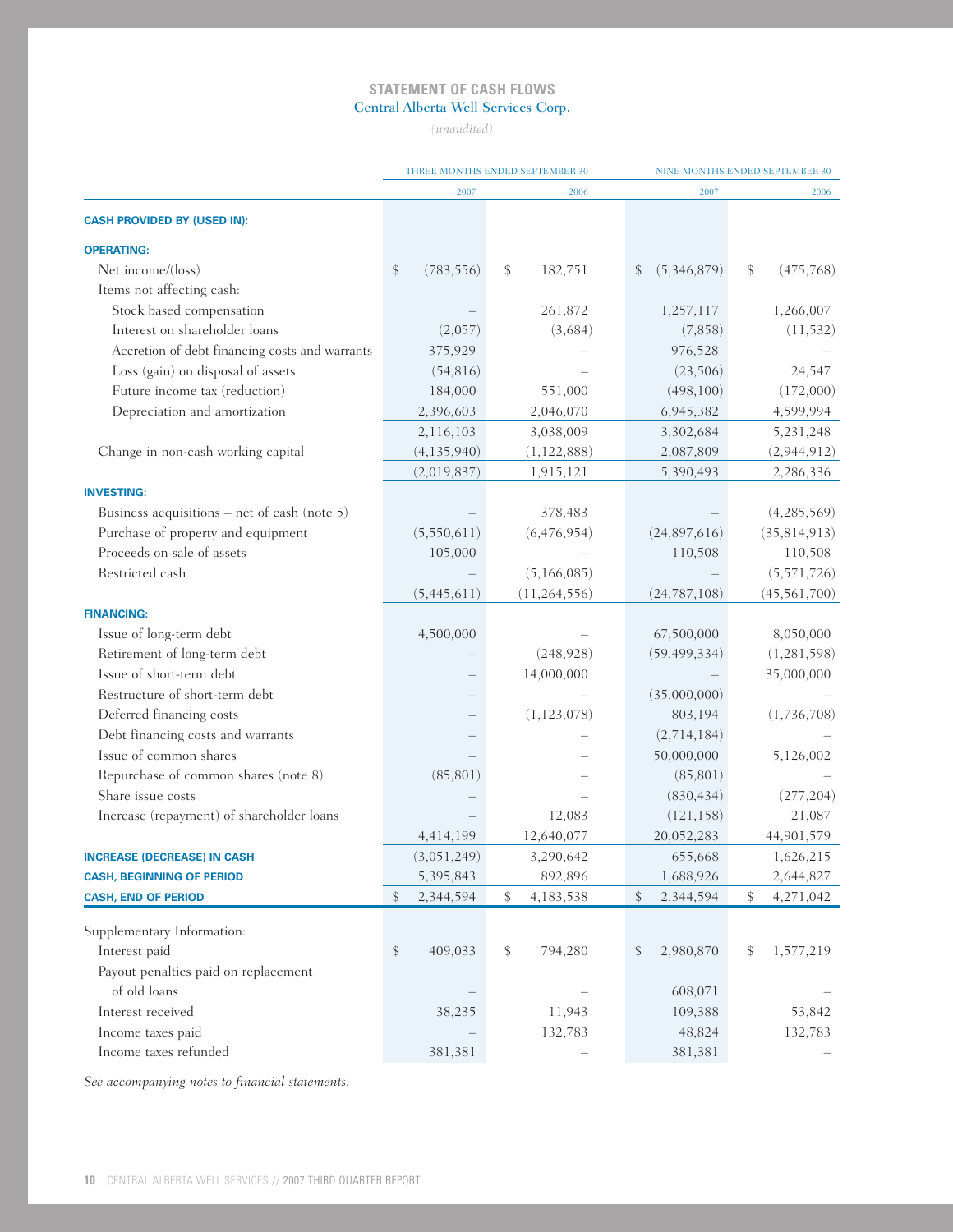*Period ended September 30, 2007 (unaudited)*

### 1. Description of Business:

Central Alberta Well Services Corp. ("CWC") is an oilfield services company providing production services to oil and gas exploration and development companies throughout the Western Canadian Sedimentary Basin.

On March 31, 2006, CWC acquired all the outstanding shares of three separate companies; Precise Energy Services Ltd., 1080104 Alberta Ltd. (Vertical Rentals), and SSI Special Services Inc. These acquisitions brought production testing, a rental fleet, snubbing services and nitrogen delivery and pumping services to CWC (Note 5 (a), (b), (c)).

#### 2. Basis of Presentation:

These unaudited interim financial statements of the Company have been prepared following the same accounting policies and methods of computation as the annual consolidated financial statement for the Company for the year ended December 31, 2006 and 2005. The disclosures provided below are incremental to those included with the annual consolidated financial statements and certain disclosures, which are normally required to be included in the notes to the annual consolidated financial statements, have been condensed or omitted. These unaudited interim financial statements should be read in conjunction with the consolidated financial statements and notes for the Company for the year ended December 31, 2006 and 2005.

On January 1, 2007 the Company amalgamated all subsidiaries owned on December 31, 2006. As a result the interim financial statements are no longer presented on a consolidated basis. The financial statements have been prepared in accordance with Canadian generally accepted accounting principles ("GAAP"). All comparative financial statements for the years ended December 31, 2006 and 2005 were prepared on a consolidated basis.

Certain prior period amounts have been reclassified to conform to the current period's presentation.

## 3. Seasonality of Operations:

The Company's operations are located in Western Canada. The ability to move heavy equipment safely and efficiently in Western Canadian oil and natural gas fields is dependent on weather conditions. Activity levels during the first quarter are typically the most robust as the frost creates a stable ground mass that allows for easy access to well sites and easier service rig movement. The second quarter is traditionally the slowest due to road bans during spring break-up. When winter's frost leaves the ground, it renders many secondary roads incapable of supporting the weight of heavy equipment until they have thoroughly dried out. Road bans during this time restrict service rig and support equipment access to well sites. The third quarter has more activity as the summer months are typically drier than the second quarter. The fourth quarter is again quite active as winter temperatures freeze the ground once more maximizing site access. However, there may be temporary halts to operations in extreme cold weather when the temperature falls below -35C.

### 4. Change in Accounting Policy:

On January 1, 2007, the Company adopted CICA Handbook Sections 1530 "Comprehensive Income", Section 3251 "Equity", Section 3855 "Financial Instruments – Recognition and Measurement", Section 3861 "Financial Instruments – Disclosure and Presentation" and Section 3865 "Hedges". These new standards have been adopted on a prospective basis with no restatement of prior periods.

Section 1530 and 3251 establishes standards for reporting and presenting comprehensive income, which is defined as the change in equity from transactions and other events from non-owner sources. Other comprehensive income includes unrealized gains and losses on financial assets classified as available-for-sale, unrealized foreign currency translation amounts, net of hedging, arising from self-sustaining operations, and changes in the fair value of the effective portion of cash flow hedging instruments. The cumulative amount of other comprehensive income, accumulated other comprehensive income, is presented as a category of shareholders' equity in the consolidated balance sheets.

Section 3855 prescribes when a financial asset, financial liability or non-financial derivative is to be recognized on the balance sheet and at what amount, requiring fair value or cost-based measures under different circumstances. Under Section 3855, financial instruments must be classified into one of these five categories: held-for-trading, held-to-maturity, loans and receivables, availablefor-sale financial assets or other financial liabilities. All financial instruments, including derivatives, are measured in the balance sheet at fair value except for loans and receivables, held to maturity investments, and other financial liabilities which are measured at amortized cost. Subsequent measurement and changes in fair value will depend on their initial classification as follows: heldfor-trading financial assets are measured at fair value and changes in fair value are recognized in net earnings; available-for-sale financial instruments are measured at fair value with changes in fair value recorded in other comprehensive income until the investment is derecognized or impaired at which time the amounts would be recorded in net earnings.

As a result of adopting section 3855, the Company designated its cash and cash equivalents as held-for-trading, which is measured at fair value. Accounts receivable are classified as loans and receivables which are measured at amortized cost. Amounts owed under the long term debt facility, accounts payable, income and other taxes payable, and capital lease obligations are classified as other financial liabilities which are measured at amortized cost.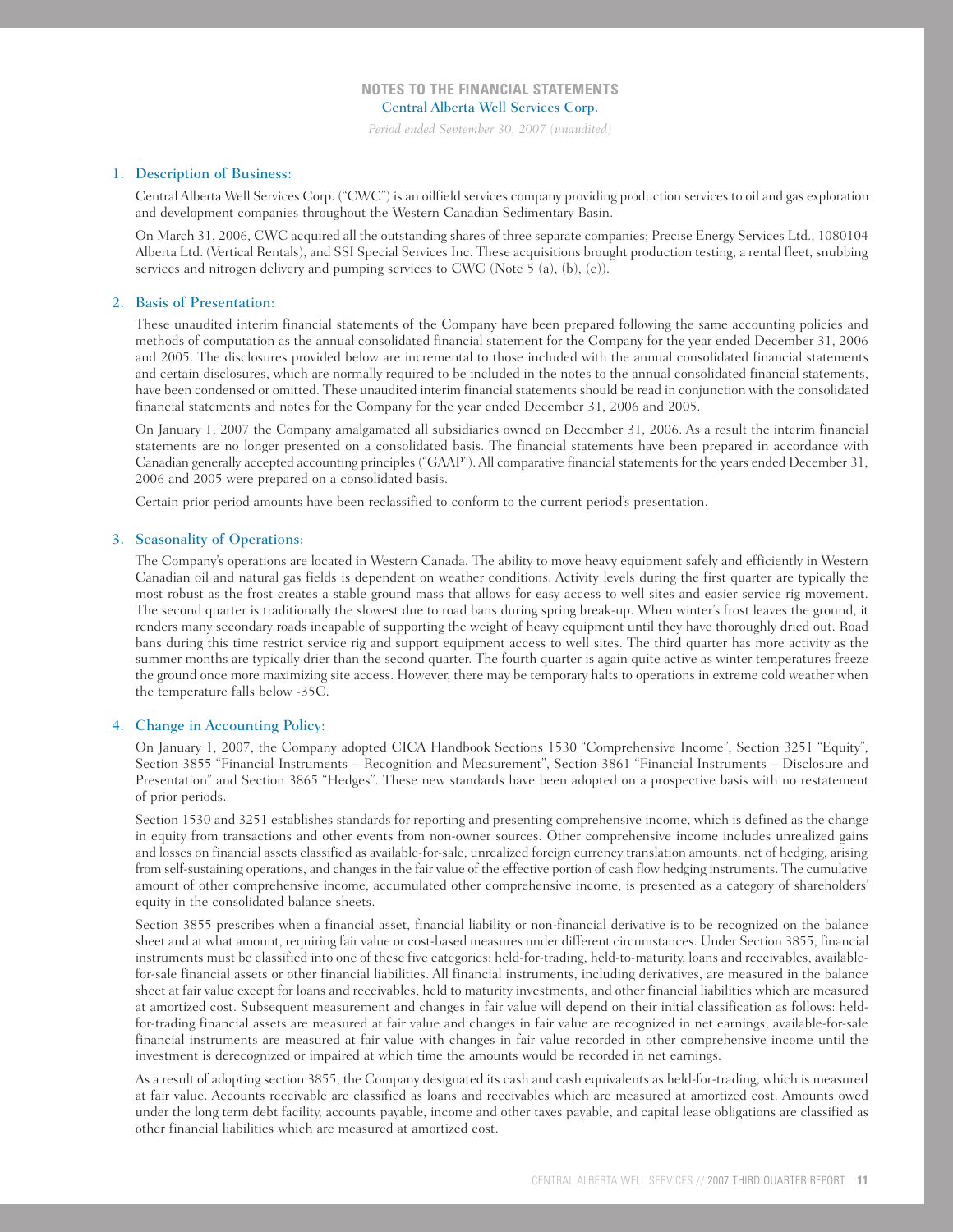*Period ended September 30, 2007 (unaudited)*

### 4. Change in Accounting Policy (continued):

Furthermore, the Company has categorized balances owed under its term debt facilities as other financial liabilities which are measured at amortized cost. Financing costs associated with the Company's term debt facilities are no longer presented as a separate asset on the balance sheet but are netted against the carrying value of the debt. Financing costs are no longer amortized to earnings on a straight-line basis over the life of the related debt but are charged to earnings using the effective interest method. The effect of adopting these provisions of the new standards resulted in the deferred costs at January 1, 2007, of \$2.6 million net of amortization, being reclassified against the term debt facilities as well as \$2.3 million attributable to the fair value of the warrants. Loan commitment fees continue to be charged to earnings over the life of the related financing.

The Company has reviewed its contracts and concluded there are no embedded derivatives at this time.

Three new CICA Handbook Sections have been issued which will require additional disclosure in the Company's financial statements commencing January 1, 2008. Sections 1535 "Capital Disclosures" requires the disclosure of qualitative and quantitative information about the Company's objectives, policies and processes for managing capital. The new Sections 3862 "Financial Instruments – Disclosures" and 3863 "Financial Instruments – Presentation" will replace Section 3861 to prescribe the requirements for presentation and disclosure of financial instruments. Furthermore, Handbook section 3031 "Inventories" will become effective January 1, 2008.

Section 3865 specifies the circumstances under which hedge accounting is permissible and how hedge accounting may be performed. The Company currently does not have a hedging program and consequently there is no impact from adopting this standard.

### 5. Business Acquisitions:

### a) SSI Special Services Inc. ("SSI")

On March 31, 2006, the Company acquired 100% of the issued and outstanding shares of SSI and certain shareholder loan balances for total consideration of \$18.3 million, excluding transaction costs, including \$4.0 million and the issuance of 8.0 million shares of the Company from treasury. SSI provides nitrogen and snubbing services to oil and gas companies operating in Western Canada and has been in operation since 1997.

b) Precise Energy Services Ltd. ("Precise")

On March 31, 2006, the Company acquired 100% of the issued and outstanding shares of Precise for a purchase price of \$4.8 million, excluding transaction costs, by the issuance of 2.5 million shares of the Company from treasury. Precise provides well testing services to resource companies operating in Western Canada.

#### c) 1080104 Alberta Ltd. ("Vertical")

On March 31, 2006, the Company acquired 100% of the issued and outstanding shares of Vertical for a purchase price of \$2.3 million, excluding transaction costs, by the issuance of 1.2 million shares of the Company from treasury. Vertical has a fleet of rental equipment that it provides to oil and gas customers in Western Canada.

These transactions have been accounted for by the purchase method. These acquisitions closed March 31, 2006. Results from these acquisitions have been included from the date of acquisition. Details of the acquisitions, as amended to reflect the values ascribed, are as follows:

|                                            | <b>SSI</b> | <b>PRECISE</b> | <b>VERTICAL</b> | <b>TOTAL</b> |
|--------------------------------------------|------------|----------------|-----------------|--------------|
| <b>ASSETS:</b>                             |            |                |                 |              |
| Working capital items                      | 1,273,210  | 283,862        | 503,260         | 2,060,332    |
| Property and equipment                     | 11,441,304 | 2,825,000      | 1,200,000       | 15,466,304   |
| Intangible assets                          | 5,626,000  |                |                 | 5,626,000    |
| Goodwill                                   | 6,317,301  | 3,052,500      | 894,683         | 10,264,484   |
|                                            | 24,657,815 | 6,161,362      | 2,597,943       | 33,417,120   |
| <b>ASSUMED LIABILITIES:</b>                |            |                |                 |              |
| Due to parent                              | 4,050      |                |                 | 4,050        |
| Long-term debt                             | 4,284,671  | 896,369        | 38,169          | 5,219,209    |
| Future income taxes                        | 1,802,000  | 431,000        | 257,000         | 2,490,000    |
|                                            | 6,090,721  | 1,327,369      | 295,169         | 7,713,259    |
| Net assets and total consideration         | 18,567,094 | 4,833,993      | 2,302,774       | 25,703,861   |
| Less: cash position                        | 612,078    | 350,591        | (298,617)       | 664,052      |
| Net assets $-$ excluding cash              | 19,179,172 | 5,184,584      | 2,004,157       | 26,367,913   |
| Cash consideration - net of cash acquired  | 4,000,000  |                |                 | 4,000,000    |
| Acquisition costs                          | 247,094    | 20,501         | 17,974          | 285,569      |
| Non cash consideration                     | 14,320,000 | 1,813,492      | 2,284,800       | 18,418,292   |
| Total consideration - net of cash position | 18,567,094 | 1,833,993      | 2,302,774       | 22,703,861   |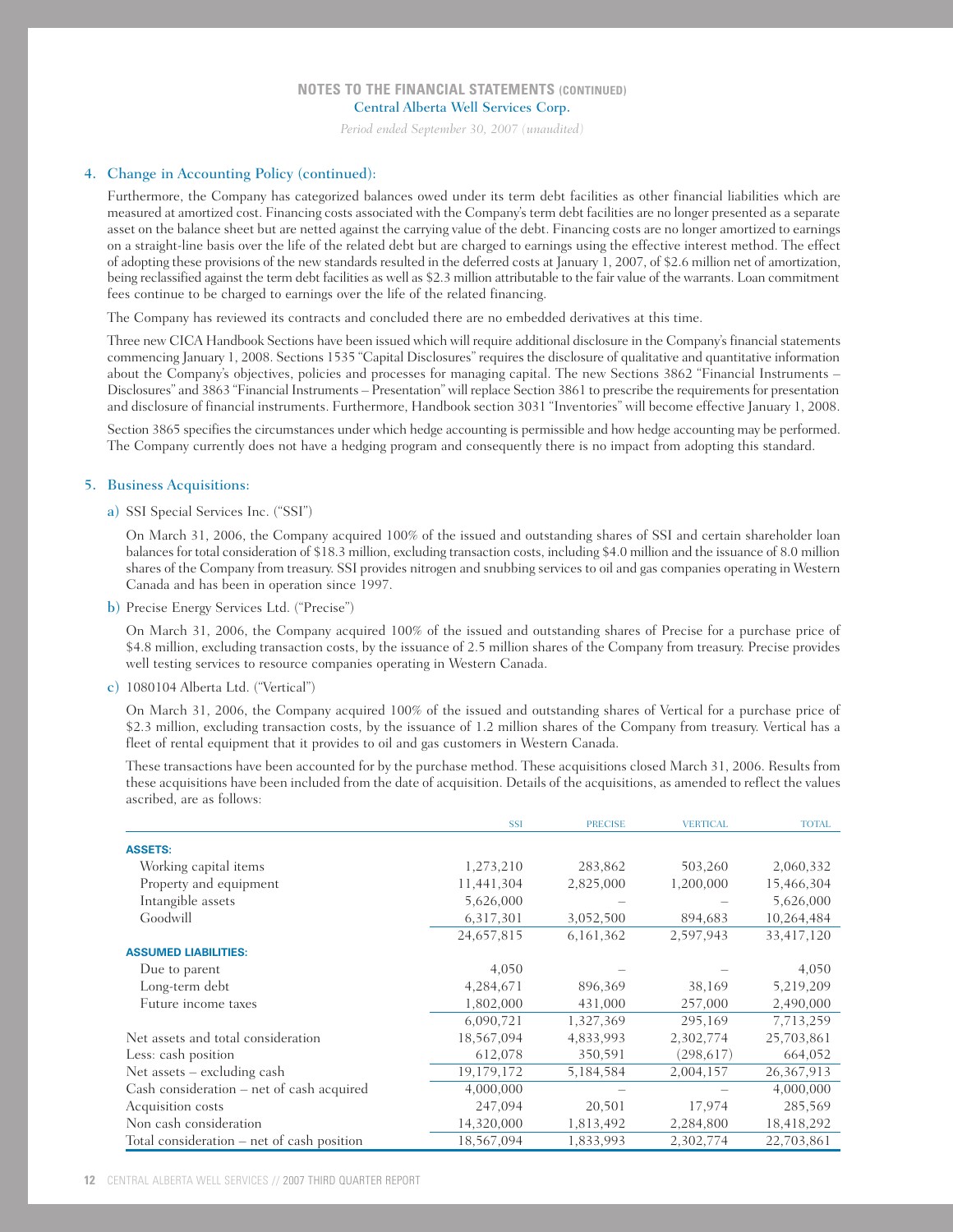*Period ended September 30, 2007 (unaudited)*

## 6. Short-term Debt:

|                                                                                                                                                                                                                                                                                                                                | AS AT<br>SEPTEMBER 30, 2007 | AS AT<br>DECEMBER 31, 2006 |
|--------------------------------------------------------------------------------------------------------------------------------------------------------------------------------------------------------------------------------------------------------------------------------------------------------------------------------|-----------------------------|----------------------------|
| Credit facility for \$35 million at interest rate of bank prime plus 3.0%,<br>maturing on April 30, 2007. Monthly repayments of interest only secured<br>by a second charge on equipment and a general security agreement.<br>Prior to maturity, the facility was converted into a long-term facility<br>with the same lender. | S                           | \$35,000,000               |

# 7. Long-term Debt:

| $\cdots$                                                                                                                                                                                                                                                                                                                                                                                | AS AT<br><b>SEPTEMBER 30, 2007</b> | <b>AS AT</b><br><b>DECEMBER 31, 2006</b> |
|-----------------------------------------------------------------------------------------------------------------------------------------------------------------------------------------------------------------------------------------------------------------------------------------------------------------------------------------------------------------------------------------|------------------------------------|------------------------------------------|
| Credit facility for \$63 million at interest rate of bank prime plus 0.5%<br>up to \$35 million outstanding and escalating after that amount, maturing<br>on January 25, 2010. Monthly repayments of interest only secured by<br>a first charge on equipment and a general security agreement.                                                                                          | 24,500,000<br>\$                   | \$                                       |
| Credit facility for \$13 million at interest rates based on Government<br>of Canada bond yield plus 3.2%, monthly payments of interest only to<br>December 31, 2006, followed by 48 equal payments of principal and<br>interest, secured by a first charge on equipment and a general security<br>agreement. Facility was fully repaid during the three months ended<br>March 31, 2007. |                                    | 12,927,654                               |
| Capital leases with interest at fixed interest rates from 2.9% to 11.0%<br>maturing at various dates from October 2006 to February 2011, monthly<br>payments of principal and interest of \$87,329, secured by charges over<br>specific equipment. Facility was fully repaid during the three months<br>ended March 31, 2007.                                                           |                                    | 2,418,167                                |
| Equipment loans bearing interest at bank prime rate plus 1.25%,<br>monthly payments of \$18,403 per month, maturing at various dates<br>from September 2009 to October 2010. Facility was fully repaid during<br>the three months ended March 31, 2007.                                                                                                                                 |                                    | 753,513                                  |
| Unsecured loans with no fixed terms of repayment, incurring interest<br>at 10% per annum, payable monthly. Loans were fully repaid during<br>the three months ended March 31, 2007.                                                                                                                                                                                                     |                                    | 400,000                                  |
| Unsecured, interest-free loan from Government of Canada related to<br>a patent and repayable upon commercial application of the patent.                                                                                                                                                                                                                                                 | 24,500                             | 24,500                                   |
| Total debt                                                                                                                                                                                                                                                                                                                                                                              | 24,524,500                         | 16,523,834                               |
| Less financing costs relating to the \$63 million long-term facility which<br>includes the \$35 million original short-term facility. Similar finance charges<br>in prior periods were treated as an asset called deferred financing costs.                                                                                                                                             | (2,197,150)                        |                                          |
| Less cost of 3,030,303 warrants relating to the \$63M long-term facility.                                                                                                                                                                                                                                                                                                               | (1,952,627)                        |                                          |
| Less current portion                                                                                                                                                                                                                                                                                                                                                                    |                                    | 4,279,087                                |
|                                                                                                                                                                                                                                                                                                                                                                                         | 20,374,723<br>\$                   | \$<br>12,244,747                         |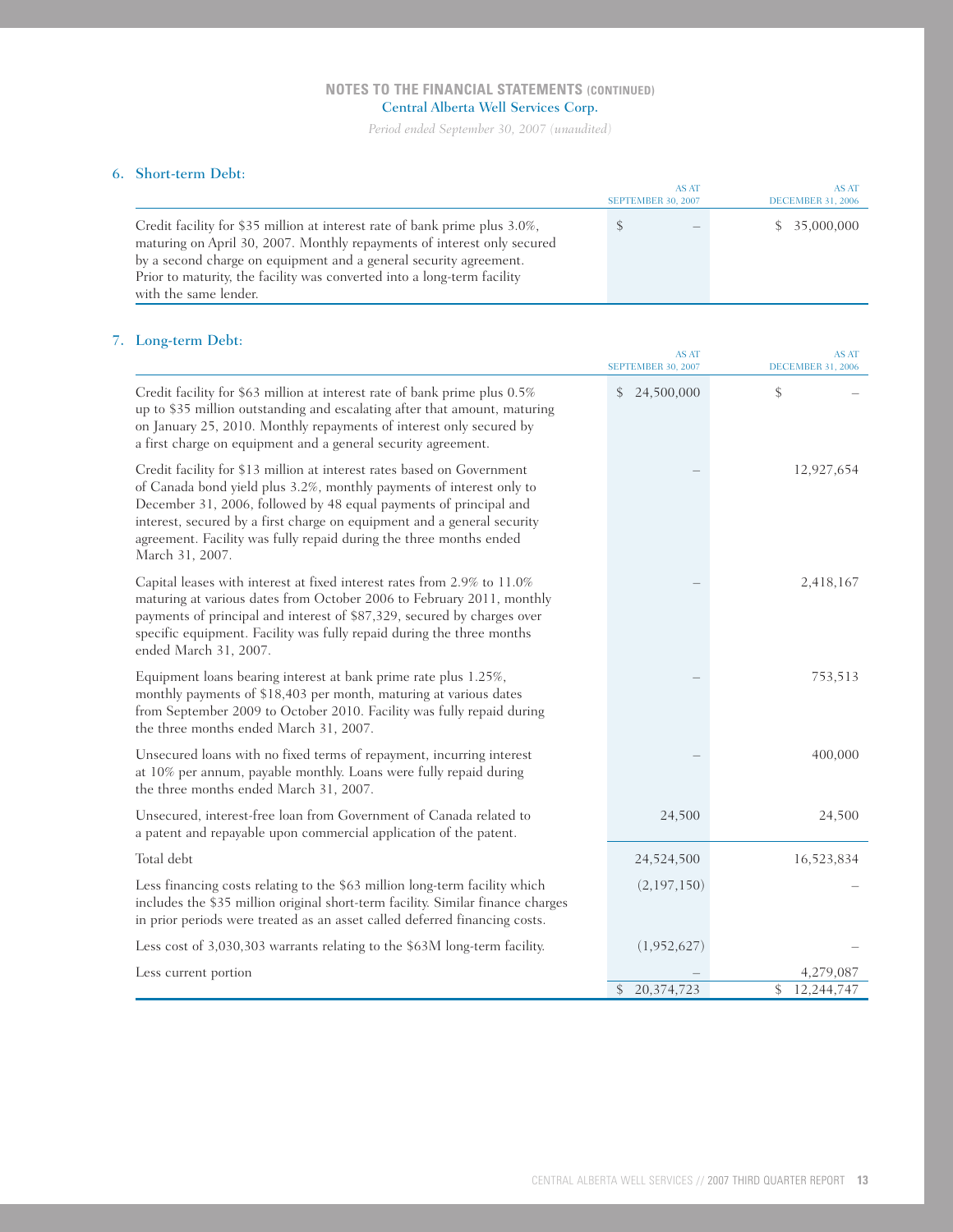*Period ended September 30, 2007 (unaudited)*

## 7. Long-term Debt (continued):

At September 30, 2007, estimated principal repayments for each of the next five years are as follows:

| 2008       | S<br>$\hspace{1.0cm} \rule{1.5cm}{0.15cm} \hspace{1.0cm} \rule{1.5cm}{0.15cm}$ |
|------------|--------------------------------------------------------------------------------|
| 2009       | $-$                                                                            |
| 2010       | 24,500,000                                                                     |
| 2011       |                                                                                |
| 2012       | $\hspace{1.0cm} \rule{1.5cm}{0.15cm}$                                          |
| Thereafter | 24,500                                                                         |
|            | \$24,524,500                                                                   |

## 8. Share Capital:

## a) Authorized:

Unlimited number of Class A and Class B common shares

b) Issued:

|                                                         | <b>NUMBER</b>  | <b>AMOUNT</b>    |
|---------------------------------------------------------|----------------|------------------|
| Balance at January 1, 2006                              | 27,080,138     | 21,172,024<br>\$ |
| Issued on private placement                             | 2,904,400      | 5,082,704        |
| Issued on exercise of options                           | 36,667         | 65,630           |
| Issued on SSI acquisition (note 5)                      | 8,000,000      | 14,320,000       |
| Issued on Precise acquisition (note 5)                  | 2,507,027      | 4,813,492        |
| Issued on Vertical acquisition (note 5)                 | 1,190,000      | 2,284,800        |
| Share issue costs (net of $tax - $93,000$ )             |                | (184, 204)       |
| Issued to repay shareholder loan                        | 155,041        | 106,838          |
| Balance at December 31, 2006                            | 41,873,273     | 47,661,284<br>\$ |
|                                                         |                |                  |
| <b>CLASS A</b>                                          | <b>NUMBER</b>  | <b>AMOUNT</b>    |
| Balance at January 1, 2007                              | 41,873,273     | 47,661,284<br>\$ |
| Application of prior year deficit against share capital |                | (15,097,957)     |
| Issued on private placement                             | 48,814,447     | 34,170,113       |
| Share issue costs                                       |                | (830, 435)       |
| Share consolidation (1 share for every 4 outstanding)   | (68, 015, 790) |                  |
| Repurchase of common shares                             | (46, 500)      | (135,091)        |
| Balance at September 30, 2007                           | 22,625,430     | \$<br>65,767,914 |
|                                                         |                |                  |
| <b>CLASS B</b>                                          | <b>NUMBER</b>  | <b>AMOUNT</b>    |
| Balance at January 1, 2007                              |                | \$               |
| Issued on private placement                             | 22,614,124     | 15,829,887       |
| Share consolidation (1 share for every 4 outstanding)   | (16,960,593)   |                  |
| Balance at September 30, 2007                           | 5,653,531      | 15,829,887<br>\$ |
| <b>Total Share Capital</b>                              |                | 81,597,801<br>\$ |

During February 2006, the Company completed a private placement of 2,904,400 shares at \$1.75 per share for gross proceeds of \$5,082,704. Related costs of \$247,204, less income tax of \$82,935, were recorded as share issue costs.

On March 31, 2006, the Company completed the acquisitions of SSI, Precise and Vertical. On the SSI transaction the Company issued 8,000,000 shares for purchase consideration of \$14,320,000. On the Precise acquisition, the Company issued 2,507,027 shares for purchase consideration of \$4,813,492. On the Vertical acquisition, the Company issued 1,190,000 shares for purchase consideration of \$2,284,800. Related costs of \$30,000, less income tax of \$10,065, were recorded as issue costs.

During December 2006, the Company issued 155,041 shares in settlement of an outstanding shareholder loan.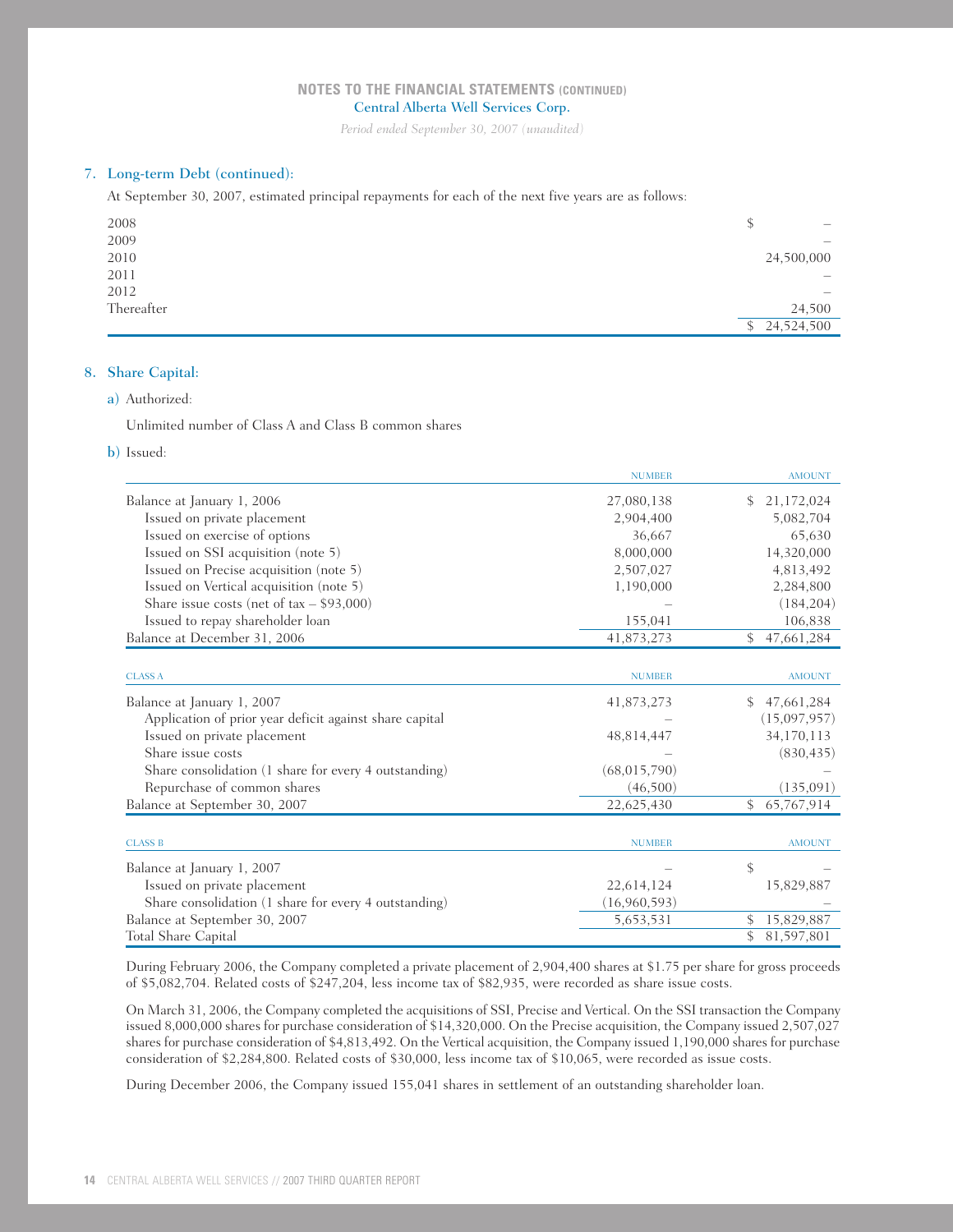*Period ended September 30, 2007 (unaudited)*

#### 8. Share Capital (continued):

During May and June 2007, the Company issued 48,814,447 Class A voting common shares and 22,614,124 Class B nonvoting common shares at \$0.70 per share for gross proceeds of \$50,000,000. Related costs of \$830,435 were recorded as share issue costs.

During July 2007, the Company consolidated both class A and class B shares by issuing one (1) share for every four (4) outstanding Class A and Class B Shares.

In August 2007, the Company began repurchasing class A shares that had previously been issued at an average net cost of \$2.91 per share under a normal course issuer bid program. At September 30, 2007, 46,500 class A shares had been repurchased from the TSX Venture Exchange at an average net cost of \$1.85 per share with the difference applied to contributed surplus. At September 30, 2007 24,100 of these Class A Shares had been returned to treasury and cancelled.

c) Stock option plan

During 2005, the Company established a stock option plan to provide directors, officers, employees and consultants with the opportunity to participate in its growth and development. As at January 1, 2006, 1,445,000 options were outstanding at exercise prices between \$1.15 and \$2.50 per share, expiring during 2010. As at March 31, 2006, an additional 1,467,500 options were issued at exercise prices between \$1.75 and \$1.82 per share, expiring during 2011. During the quarter ended June 30, 2006, an additional 548,000 options were issued at an exercise price of \$2.07 per share, expiring during 2011. During December 2006, an additional 300,000 options were issued at an exercise price of \$0.75 per share expiring December 2011. In February 2007, an additional 602,500 options were issued at an exercise price of \$0.70 per share expiring February 2012.

One third of the options vested upon issuance, and the balance were meant to vest in equal amounts on each anniversary over the next two years. In May and June 2007, the Company issued 44,890,421 Class A voting common shares and 22,614,124 Class B non-voting common shares to one investor. The size of the purchase created an effective change in control under the stock option plan which resulted in all remaining unvested options to vest immediately.

During July 2007, the Company consolidated both class A and class B shares by issuing one (1) share for every four (4) outstanding thereby consolidating all options on the same basis.

At September 30, 2007, all outstanding options were cancelled. On October 1, 2007, 1,453,125 options to purchase class A shares were issued to officers, senior management, employees and directors at an exercise price of \$2.40 per share. The options have vesting provisions over three years and will expire five years from the date of issue.

|                                                       | <b>NUMBER OF</b><br><b>OPTIONS</b> | <b>WEIGHTED</b><br><b>AVERAGE</b><br><b>EXERCISE PRICE</b><br>$(\$)$ |
|-------------------------------------------------------|------------------------------------|----------------------------------------------------------------------|
| Outstanding, January 1, 2007                          | 3,615,000                          | 1.75                                                                 |
| Granted                                               | 602,500                            | 0.77                                                                 |
| Forfeited                                             | (538,000)                          | (1.78)                                                               |
|                                                       | 3,679,500                          | 1.59                                                                 |
| Share consolidation (1 share for every 4 outstanding) | (2,759,625)                        |                                                                      |
| Cancellation (September 30, 2007)                     | (919, 875)                         | (6.36)                                                               |
| Outstanding, September 30, 2007                       |                                    | 0.00                                                                 |
| Outstanding, January 1, 2006                          | 1,445,000                          | 1.80                                                                 |
| Granted                                               | 2,315,500                          | 1.72                                                                 |
| Exercised                                             | (36,667)                           | (1.18)                                                               |
| Forfeited                                             | (108, 833)                         | (1.76)                                                               |
| Outstanding, December 31, 2006                        | 3,615,000                          | 1.75                                                                 |

The fair value of the options granted was estimated as at the grant date using the Black-Scholes option pricing model. The Company recognized compensation expense for these stock options based upon the following assumptions:

| Risk free rates of return range | $3.71\% - 4.15\%$ |
|---------------------------------|-------------------|
| Expected life (years)           |                   |
| Volatility                      | 50%               |
| Dividend vield                  | 0%                |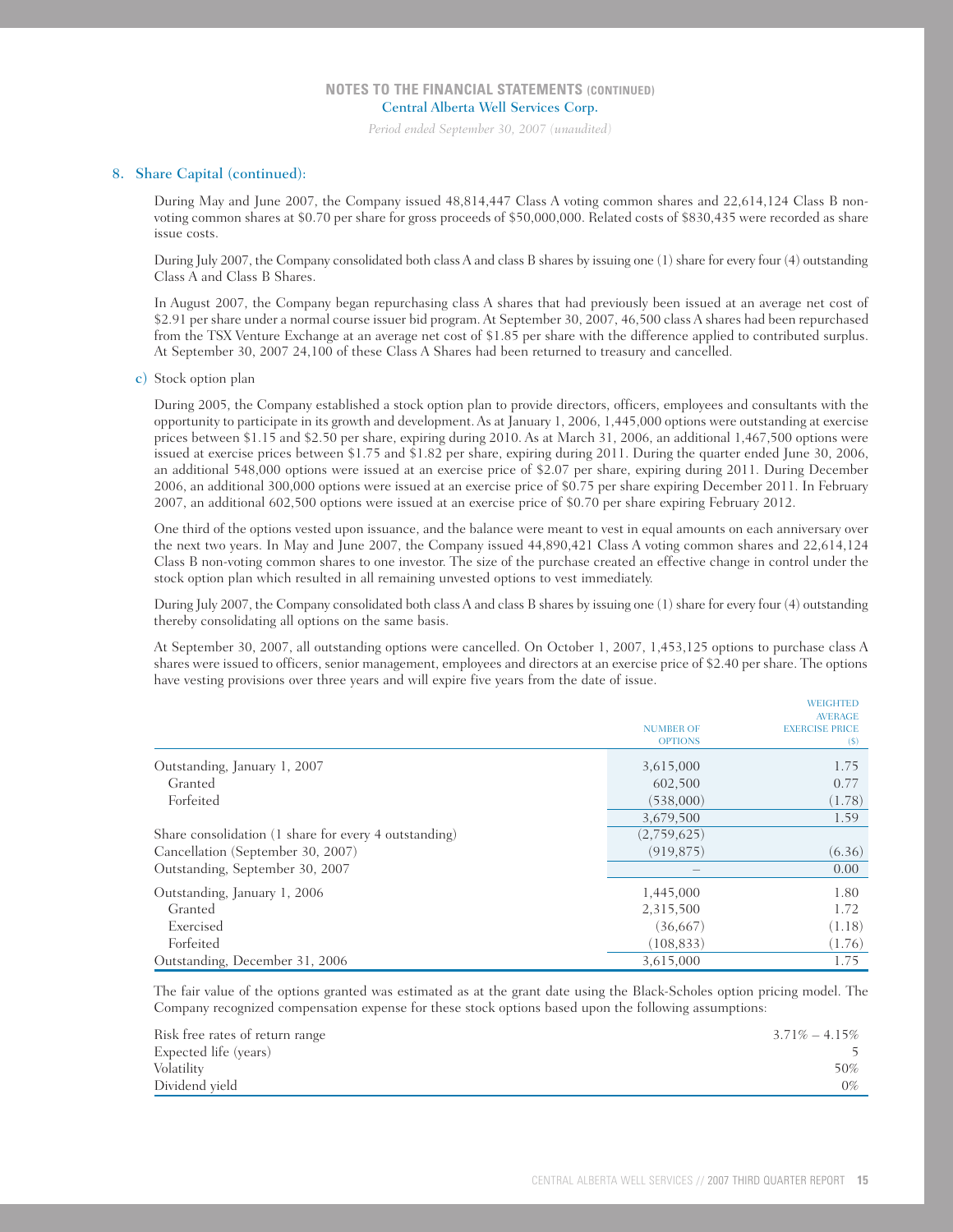*Period ended September 30, 2007 (unaudited)*

# 8. Share Capital (continued):

| 2007                                     |                                            |                             |                            |               |                                 |                                            |               |                                                       |
|------------------------------------------|--------------------------------------------|-----------------------------|----------------------------|---------------|---------------------------------|--------------------------------------------|---------------|-------------------------------------------------------|
| <b>RANGE OF</b><br><b>EXERCISE PRICE</b> | <b>OUTSTANDING</b>                         | <b>WEIGHTED AVERAGE</b>     |                            |               | <b>REMAINING</b><br><b>LIFE</b> | <b>EXERCISABLE</b><br><b>STOCK OPTIONS</b> |               | <b>WEIGHTED AVERAGE</b>                               |
| $0.00 - 0.00$                            | <b>STOCK OPTIONS</b>                       |                             | <b>EXERCISE PRICE (\$)</b> |               |                                 |                                            |               | <b>EXERCISE PRICE (\$)</b>                            |
| 2006                                     |                                            |                             |                            |               |                                 |                                            |               |                                                       |
|                                          |                                            |                             |                            |               |                                 |                                            |               |                                                       |
| <b>RANGE OF</b><br><b>EXERCISE PRICE</b> | <b>OUTSTANDING</b><br><b>STOCK OPTIONS</b> | <b>WEIGHTED AVERAGE</b>     | <b>EXERCISE PRICE (\$)</b> |               | <b>REMAINING</b><br><b>LIFE</b> | <b>EXERCISABLE</b><br><b>STOCK OPTIONS</b> |               | <b>WEIGHTED AVERAGE</b><br><b>EXERCISE PRICE (\$)</b> |
| 0.75                                     | 300,000                                    |                             | 0.75                       |               | 4.96                            |                                            | 100,000       | 0.75                                                  |
| $1.15 - 1.82$                            | 2,017,500                                  |                             | 1.60                       |               | 4.02                            |                                            | 867,500       | 1.50                                                  |
| $1.91 - 2.50$                            | 1,297,500                                  |                             | 2.22                       |               | 4.03                            |                                            | 699,167       | 2.26                                                  |
| $0.75 - 2.50$                            | 3,615,000                                  |                             | 1.75                       |               | 4.18                            | 1,666,667                                  |               | 1.77                                                  |
|                                          |                                            |                             |                            |               |                                 |                                            |               |                                                       |
| d) Basic and diluted loss per share      |                                            |                             |                            |               |                                 |                                            |               |                                                       |
| THREE MONTHS ENDED SEPTEMBER 30          |                                            |                             | 2007                       |               |                                 |                                            | 2006          |                                                       |
|                                          |                                            |                             |                            |               | <b>PER SHARE</b>                |                                            |               | <b>PER SHARE</b>                                      |
|                                          |                                            | <b>NET INCOME</b>           | <b>SHARES</b>              |               | <b>AMOUNT</b>                   | <b>NET INCOME</b>                          | <b>SHARES</b> | <b>AMOUNT</b>                                         |
| Basic and diluted income                 |                                            |                             |                            |               |                                 |                                            |               |                                                       |
| (loss) per share                         |                                            | S<br>(783, 556)             | 22,663,459                 | $\mathcal{S}$ | (0.03)                          | 182,751<br>\$                              | 10,429,558    | \$<br>0.02                                            |
| Dilutive effect of:                      |                                            |                             |                            |               |                                 |                                            |               |                                                       |
| Stock option conversions                 |                                            |                             |                            |               |                                 |                                            |               |                                                       |
|                                          | Performance warrant conversions            |                             |                            |               |                                 |                                            | 1,050,576     |                                                       |
| Diluted income (loss) per share          |                                            | $\mathcal{S}$<br>(783, 556) | 22,663,459                 | \$            | (0.03)                          | \$<br>182,751                              | 11,480,134    | \$<br>0.02                                            |
|                                          | Securities excluded from diluted           |                             |                            |               |                                 |                                            |               |                                                       |
| loss per share as the effect             |                                            |                             |                            |               |                                 |                                            |               |                                                       |
| would be anti-dilutive                   |                                            |                             | 3,030,303                  |               |                                 |                                            |               |                                                       |
|                                          |                                            |                             |                            |               |                                 |                                            |               |                                                       |
| NINE MONTHS ENDED SEPTEMBER 30           |                                            |                             | 2007                       |               | <b>PER SHARE</b>                |                                            | 2006          | <b>PER SHARE</b>                                      |
|                                          |                                            | <b>NET INCOME</b>           | <b>SHARES</b>              |               | <b>AMOUNT</b>                   | <b>NET INCOME</b>                          | <b>SHARES</b> | <b>AMOUNT</b>                                         |
| Basic and diluted income                 |                                            |                             |                            |               |                                 |                                            |               |                                                       |
| (loss) per share                         |                                            | \$ (5,346,879)              | 22,669,096                 | \$            | (0.24)                          | \$ (475,768)                               | 9,325,418     | \$<br>(0.05)                                          |
| Dilutive effect of:                      |                                            |                             |                            |               |                                 |                                            |               |                                                       |
| Stock option conversions                 |                                            |                             |                            |               |                                 |                                            |               |                                                       |
|                                          | Performance warrant conversions            |                             |                            |               |                                 |                                            |               |                                                       |
| Diluted income (loss) per share          |                                            | \$ (5,346,879)              | 22,669,096                 | \$            | (0.24)                          | \$ (475,768)                               | 9,325,418     | \$<br>(0.05)                                          |
|                                          | Securities excluded from diluted           |                             |                            |               |                                 |                                            |               |                                                       |
| loss per share as the effect             |                                            |                             |                            |               |                                 |                                            |               |                                                       |
| would be anti-dilutive                   |                                            |                             | 3,030,303                  |               |                                 |                                            | 1,748,250     |                                                       |

Earnings per share have been calculated taking into account the consolidation of shares which occurred on July 12, 2007, at a ratio of one Class A common share for each four common shares outstanding (1:4). Following the consolidation the Company had 22,671,930 Class A common shares and 5,653,531 Class B common shares outstanding. At September 30, 2007, 46,500 class A shares had been repurchased from the TSX Venture Exchange, leaving the Company with 22,625,430 class A shares available for trading.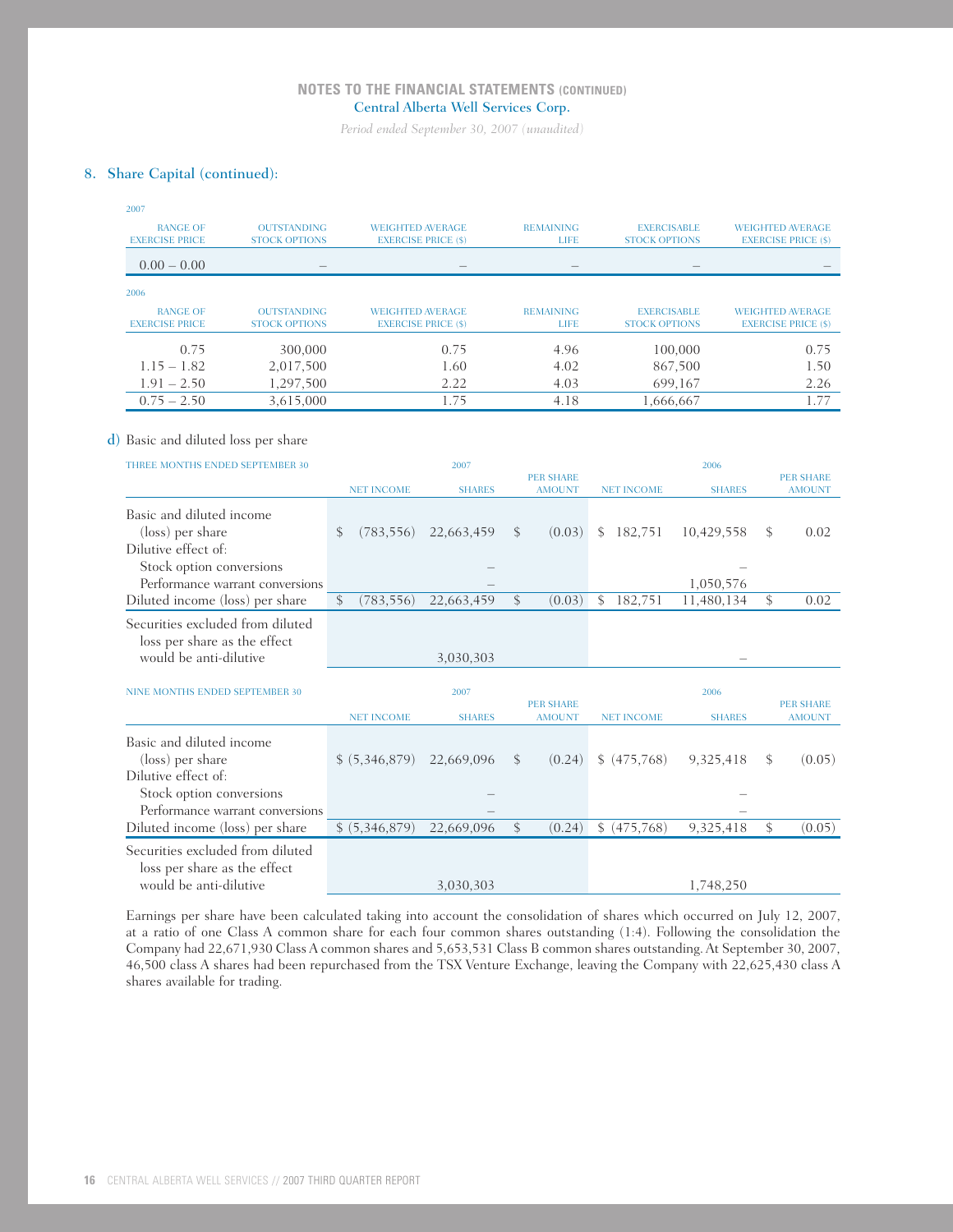*Period ended September 30, 2007 (unaudited)*

#### 8. Share Capital (continued):

#### e) Warrants

As part of the \$63 million long-term credit facility entered into in January 2007, approximately 12.1 million common share purchase warrants were issued by the Company to the lender, exercisable into common shares of the Company at a price of \$0.825 per share, expiring in January 2010. The Company agreed to redeem any unexercised warrants that remain outstanding on the warrant expiry date at a price of \$0.10 per warrant. In July 2007 the Company consolidated both class A and class B shares by issuing one (1) share for every four (4) outstanding. The warrants were consolidated as well, resulting in 3,030,303 common share purchase warrants exercisable into common shares at a price of \$3.30 per share, with any unexercised warrants at the warrant expiry date to be redeemed at \$0.40 per warrant. Fair market value of \$2,412,121 has been estimated for these warrants based on the Black-Scholes model.

#### 9. Segmented Information:

The Company operates in two primary segments within the service industry in Western Canada: well servicing and other oilfield services. The well servicing segment provides well services through the use of service rigs and coil tubing units. The other oilfield services segment provides snubbing, nitrogen, production testing and equipment rentals, primarily providing support services to the well service business.

The Company evaluates performance on net income before taxes. Inter-segment sales are recorded at current market prices and eliminated upon consolidation.

The reportable segments are distinct operations as they offer complementary services to the well service business. Once a service rig is on site, the other services are typically onsite at various times supporting the rig activity. However, these services can be sold independently of the well servicing. They are managed separately as the businesses were acquired as a unit and the Company has retained the management of each acquired company.

The amounts related to each industry segment are as follows:

|                                              |                       | <b>OTHER</b>             |                  |              |
|----------------------------------------------|-----------------------|--------------------------|------------------|--------------|
| THREE MONTHS ENDED SEPTEMBER 30, 2007        | <b>WELL SERVICING</b> | <b>OILFIELD SERVICES</b> | <b>CORPORATE</b> | <b>TOTAL</b> |
| Revenue                                      | 7,269,691             | 4,643,335                |                  | 11,913,026   |
| Interest expense                             |                       |                          | 744,671          | 744,671      |
| Depreciation and amortization                | 1,478,062             | 862,920                  | 55,621           | 2,396,603    |
| Income (loss) before income taxes            | 693,143               | 53,584                   | (1,346,283)      | (599, 556)   |
| Income taxes                                 |                       |                          | 184,000          | 184,000      |
| Net income (loss)                            | 693,143               | 53,584                   | (1,530,283)      | (783, 556)   |
| Property and equipment (net of depreciation) | 65,645,717            | 22,373,309               | 823,322          | 88, 842, 348 |
| Intangibles (net of amortization)            |                       | 4,721,536                |                  | 4,721,536    |
| Goodwill                                     |                       |                          |                  |              |
| Capital expenditures                         | 5,372,511             | 168,071                  | 10,029           | 5,550,611    |

|                                              |                       | <b>OTHER</b>             |                  |              |
|----------------------------------------------|-----------------------|--------------------------|------------------|--------------|
| THREE MONTHS ENDED SEPTEMBER 30, 2006        | <b>WELL SERVICING</b> | <b>OILFIELD SERVICES</b> | <b>CORPORATE</b> | <b>TOTAL</b> |
| Revenue                                      | 6,440,100             | 6,849,005                |                  | 13,289,105   |
| Interest expense                             |                       |                          | 786,669          | 786,669      |
| Depreciation and amortization                | 1,160,850             | 670,528                  | 214,691          | 2,046,069    |
| Income (loss) before income taxes            | 915,387               | 1,562,463                | (1,486,373)      | 991,477      |
| Income taxes                                 |                       |                          | 808,726          | 808,726      |
| Net income (loss)                            | 915,387               | 1,562,463                | (2, 295, 099)    | 182,751      |
| Property and equipment (net of depreciation) | 47,372,997            | 19,088,737               | 893,266          | 67,355,000   |
| Intangibles (net of amortization)            |                       | 5,324,512                |                  | 5,324,512    |
| Goodwill                                     | 519,183               | 10,388,484               |                  | 10,907,667   |
| Capital expenditures                         | 4,798,185             | 1,569,913                | 108,856          | 6,476,954    |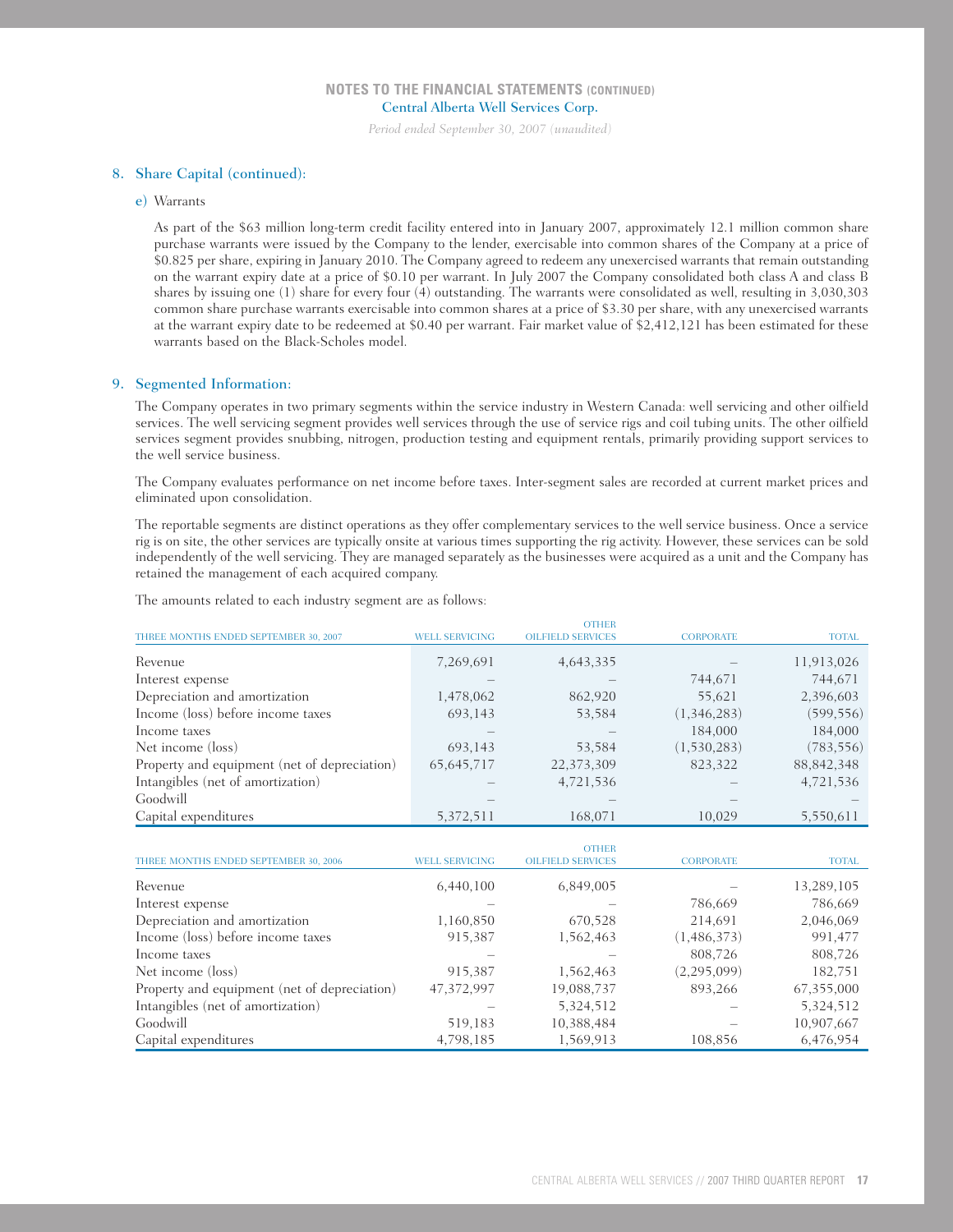*Period ended September 30, 2007 (unaudited)*

## 9. Segmented Information (continued):

|                                              |                       | <b>OTHER</b>             |                  |              |
|----------------------------------------------|-----------------------|--------------------------|------------------|--------------|
| NINE MONTHS ENDED SEPTEMBER 30, 2007         | <b>WELL SERVICING</b> | <b>OILFIELD SERVICES</b> | <b>CORPORATE</b> | <b>TOTAL</b> |
| Revenue                                      | 21,374,502            | 13,401,885               |                  | 34,776,387   |
| Interest expense                             |                       |                          | 4,508,906        | 4,508,906    |
| Depreciation and amortization                | 4,264,413             | 2,518,582                | 162,387          | 6,945,382    |
| Income (loss) before income taxes            | 2,492,798             | (587, 279)               | (7,749,336)      | (5,843,816)  |
| Income taxes                                 |                       |                          | (496, 938)       | (496, 938)   |
| Net income (loss)                            | 2,492,798             | (587, 279)               | (7, 252, 398)    | (5,346,879)  |
| Property and equipment (net of depreciation) | 65, 645, 717          | 22,373,309               | 823,322          | 88, 842, 348 |
| Intangibles (net of amortization)            |                       | 4,721,536                |                  | 4,721,536    |
| Goodwill                                     |                       |                          |                  |              |
| Capital expenditures                         | 21,134,777            | 3,672,128                | 90,711           | 24,897,616   |
|                                              |                       |                          |                  |              |
|                                              |                       | <b>OTHER</b>             |                  |              |
| NINE MONTHS ENDED SEPTEMBER 30, 2006         | <b>WELL SERVICING</b> | <b>OILFIELD SERVICES</b> | <b>CORPORATE</b> | <b>TOTAL</b> |
| Revenue                                      | 15,272,473            | 10,583,225               |                  | 25,855,698   |
| Interest expense                             |                       |                          | 1,541,658        | 1,541,658    |
| Depreciation and amortization                | 2,738,343             | 1,303,086                | 558,565          | 4,599,994    |
| Income (loss) before income taxes            | 2,604,088             | 1,303,892                | (4, 457, 519)    | (549, 539)   |
| Income taxes                                 |                       |                          | (73, 771)        | (73, 771)    |
| Net income (loss)                            | 2,604,088             | 1,303,892                | (4,383,748)      | (475,768)    |
| Property and equipment (net of depreciation) | 47,372,997            | 19,088,737               | 893,266          | 67,355,000   |
| Intangible assets                            |                       | 5,324,512                |                  | 5,324,512    |
| Goodwill                                     | 519,183               | 10,388,484               |                  | 10,907,667   |
| Capital expenditures                         | 30,392,667            | 5,085,018                | 337,228          | 35,814,913   |

## 10. Subsequent Event:

a) On October 29, 2007, Tricap Partners Ltd. ("Tricap") converted 500,000 Class A Shares to Class B Shares. This transfer was done to ensure that under the Company's normal course issuer bid program, Tricap's ownership percentage of the Class A Shares would not exceed 49.5% at any time. This transfer results in the Company having 22,125,430 Class A Shares and 6,153,531 Class B Shares outstanding.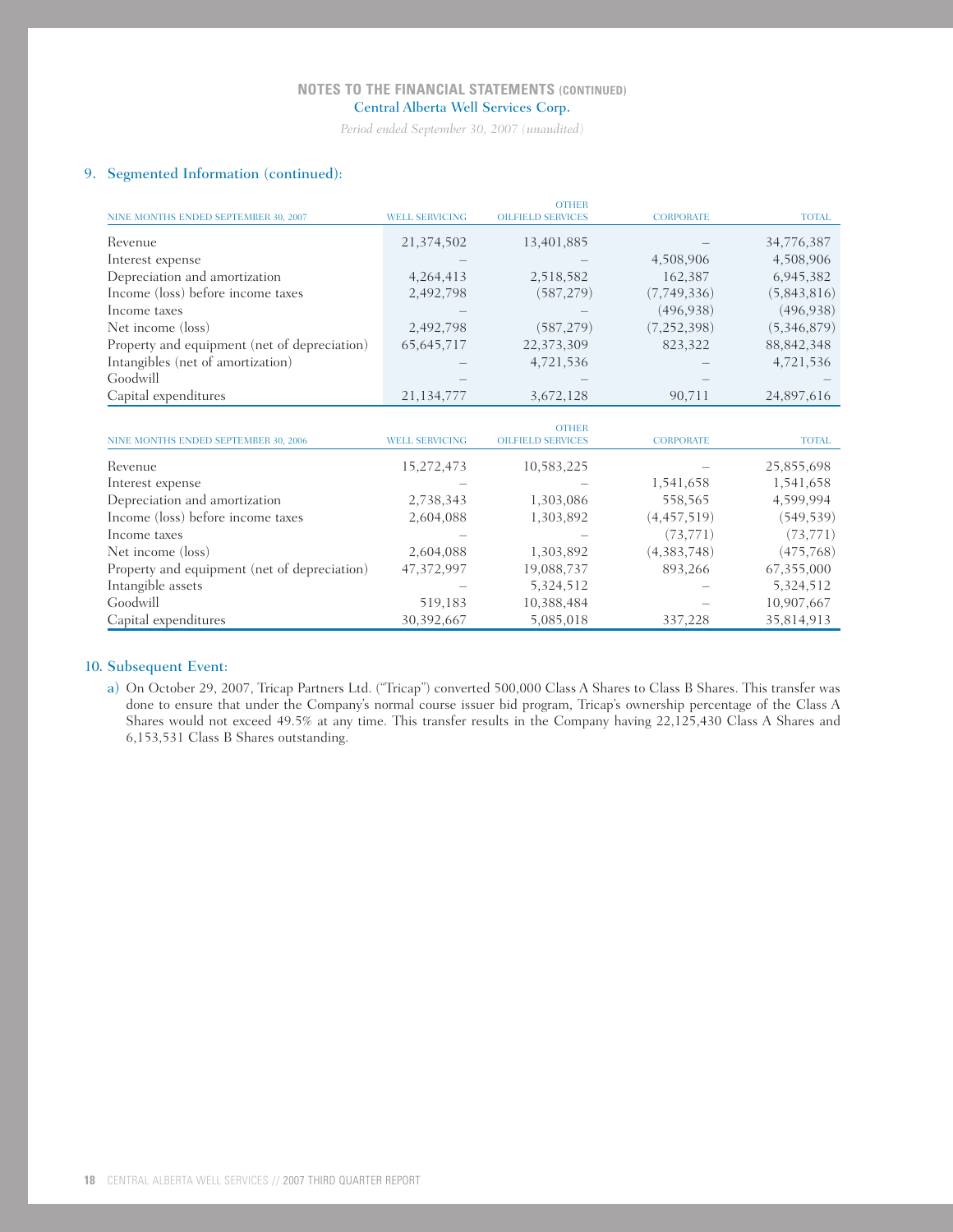**CORPORATE INFORMATION** Central Alberta Well Services Corp.

## **DIRECTORS**

ROBERT A. ANDERSON (2) JILLIAN FAN RANCE E. FISHER (1) (2) N. LEON LAYDEN LOUIS W. MACEACHERN (1) (2) JAMES (JIM) REID (2) JEFFREY G. THOMSON<sup>(1)</sup> DARRYL E. WILSON

(1) MEMBER OF AUDIT COMMITTEE (2) MEMBER OF COMPENSATION AND GOVERNANCE COMMITTEE

## **OFFICERS**

DARRYL E. WILSON, PRESIDENT AND CHIEF EXECUTIVE OFFICER DARCY A. CAMPBELL, VICE PRESIDENT FINANCE & CHIEF FINANCIAL OFFICER ROSS O. DRYSDALE, CORPORATE SECRETARY

### **AUDITORS**

KPMG LLP (CALGARY, ALBERTA)

**LEGAL ADVISORS** BURSTALL WINGER LLP (CALGARY, ALBERTA)

## **REGISTRAR AND TRANSFER AGENT**

OLYMPIA TRUST COMPANY (CALGARY, ALBERTA)

#### **STOCK EXCHANGE LISTING**

TSX VENTURE EXCHANGE TRADING SYMBOL: CWC.A

# **WEBSITE**

WWW.CAWSC.COM